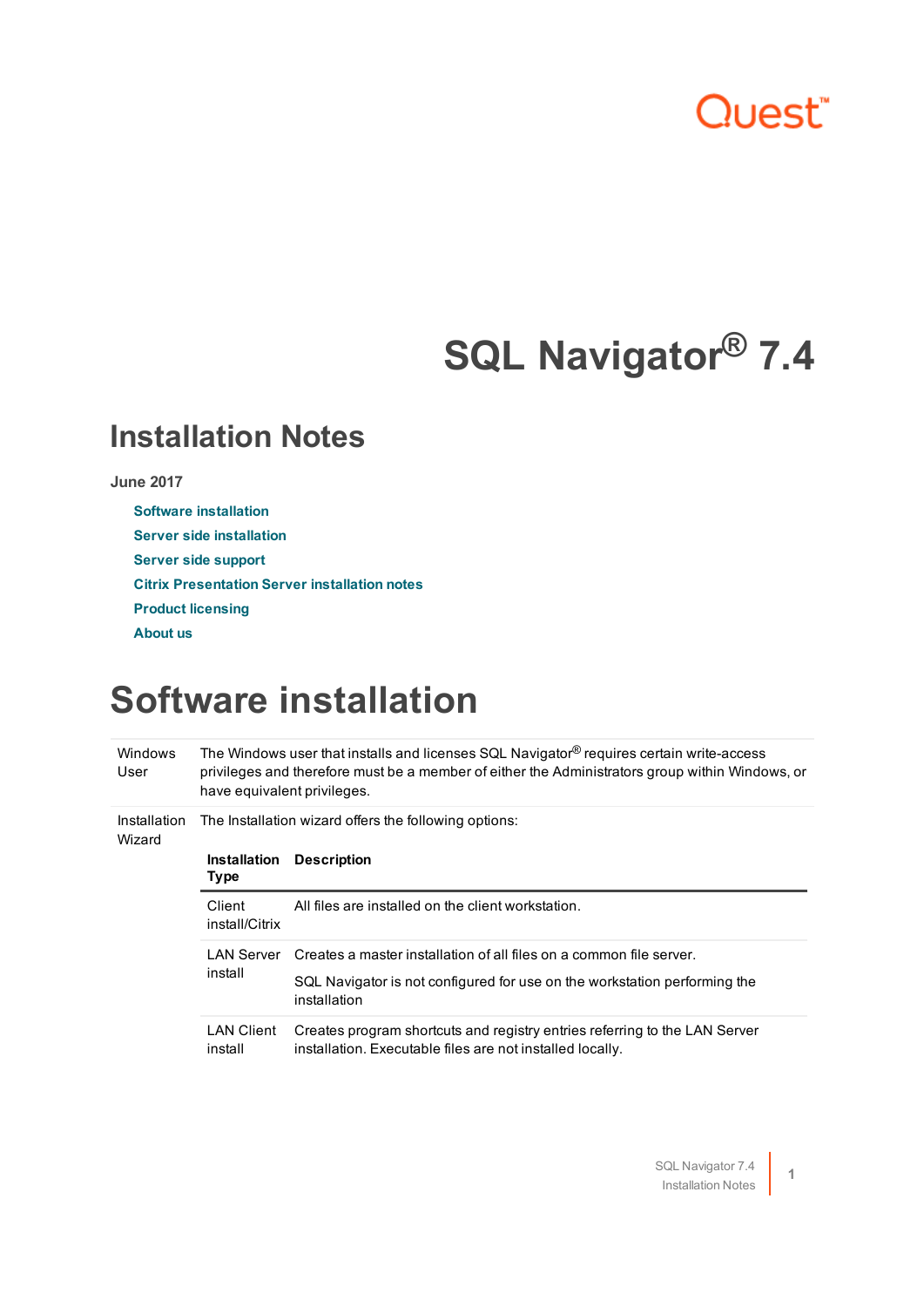Install **Directory** If a previous installation of SQL Navigator 4.x or above is detected, its location will be preselected by default

> For LAN Client installations, browse to the network resource containing the LAN Server installation.

# <span id="page-1-0"></span>**Server side installation**

Server-side configuration is not required for general operation of SQL Navigator. It is required for operation of the Explain Plan Tool. The PL/SQL Profiler and Java->PL/SQL Publisher requires server-side support, which is installed on demand.

You can invoke the Server-Side Installation Wizard from the Tools menu. The wizard requires connection as a DBA user so that the SQLNAV user can be created, as well as a number of roles. The wizard permits you to specify a password of your choice for this user. Note that the option "Base SQLNAV Repository" must be selected on at least one occasion to allow the other support features to be installed. All objects installed by the wizard are installed into the SQLNAV schema.

### **To install support for Explain Plan**

To save SQL statements in the Explain Plan tool, a special table is required in the SQLNAV schema.

Follow these steps:

- 1. Start SQL Navigator.
- 2. Click **Tools | Server-Side Installation Wizard**.
- 3. Select **Install Server-Side Objects | Next**.
- 4. Ensure that "Base SQLNAV Repository" and "Explain Plan Support" are selected. Click **Next**.
- 5. Enter a username (DBA user, such as SYS), password and connection. Click **Connect**.
- 6. Choose a tablespace for the objects to be created in the SQLNAV schema. Click **Next**.
- 7. Enter a password for the SQLNAV user. Enter it again in the confirmation box. Click **Next**.
- 8. Perform one of the following:
	- <sup>l</sup> Click **Install | Next**.
	- As a DBA user, run the script CRTUSER.SQL located in the install folder under the SQL Navigator installation folder (C:\Program Files\Quest Software\SQL Navigator for Oracle by default) to create the SQLNAV schema.
- <span id="page-1-1"></span>9. As user SQLNAV, run the script CRTSQLTB.SQL to create the Saved SQL's table.

## **Server side support**

The PL/SQL Profiler and Java->PL/SQL Publisher requires server-side support, which is installed on demand.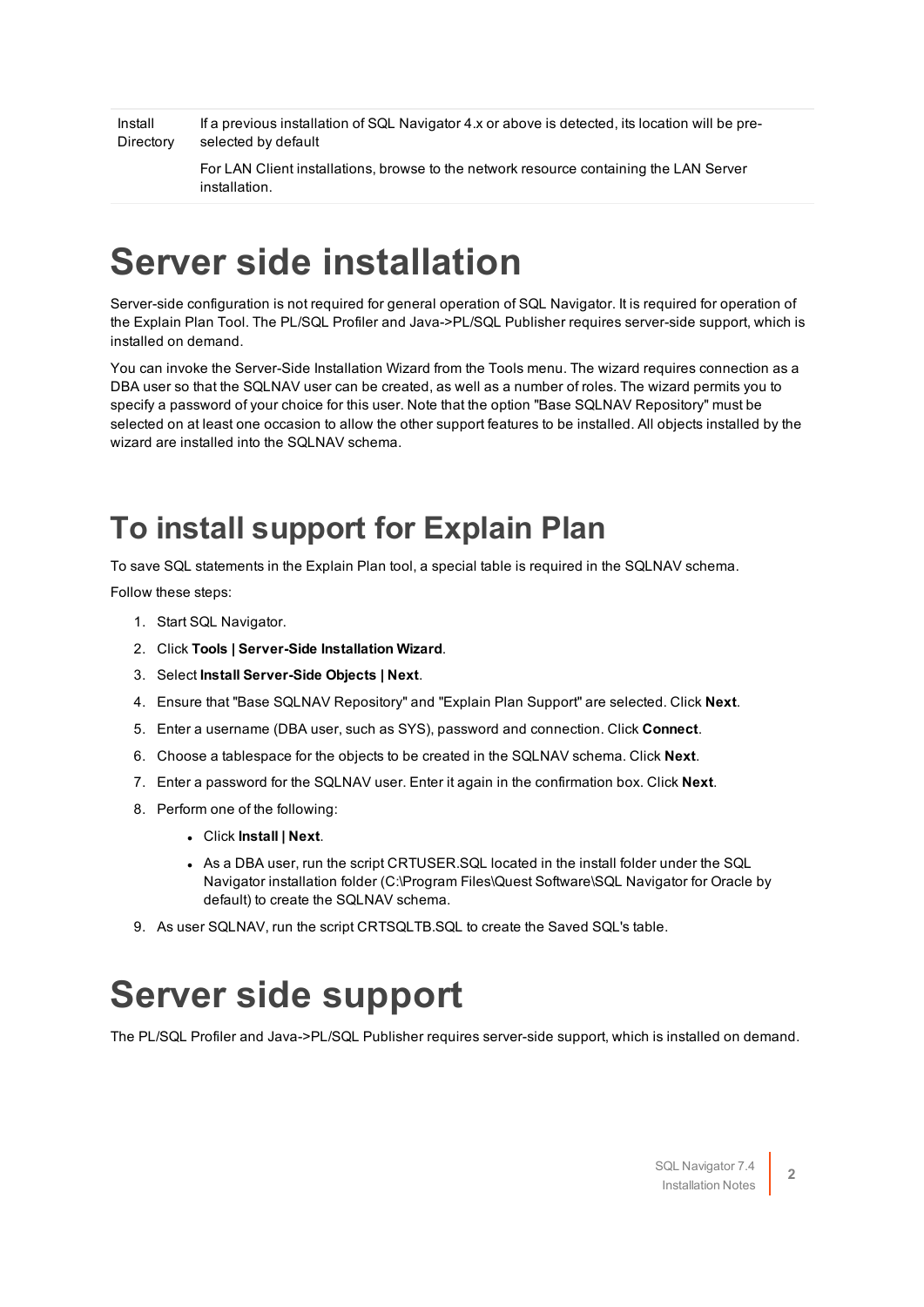#### *To install support for PL/SQL Profiler*

The PL/SQL Profiler (Oracle 8.1.6 and above) requires server-side support provided by Oracle.

Follow these steps:

- 1. Install Oracle's DBMS\_PROFILER package as the SYS user.
- 2. To collect statistics, grant users SELECT privilege on the following system views:

**V\$SESSION** V\$SESSTAT V\$STATNAME

#### *To install SQL Navigator-specific support for a single schema*

- 1. Start SQL Navigator.
- 2. Connect to the instance containing objects you wish to profile.
- 3. Use DB Navigator to select a stored program to profile.
- 4. Execute. (Click **Session | Execute** or press F9)
- 5. Progress through execution wizard, selecting "Enable Profiling" on the profiling tab.
- 6. Perform one of the following:
	- When prompted to install Profiler support, click Yes.
	- Connected as user for schema containing objects you wish to profile, run the script PROF INSTALL.SQL

÷ **TIP:** You can also install a central set of tables for storage of Profiler data, however this is not recommended, as these tables may grow quite large. To install, follow the steps above to install into any schema, then (connected as that user) run the script PROF\_GLOBAL\_INSTALL.SQL.

#### *To install support for Java Publisher*

To publish a Java class to PL/SQL the following are required in the user's schema:

- A Java class (com/quest/sqlnav/reflector)
- An Oracle package (SQLN\_JAVA)

These objects are installed on demand in a similar manner to the Profiler objects.

- **i** | NOTE: To publish a Java class located in a different schema:
	- The 'publisher' user requires execute privilege on the class.
	- The public synonym must be created for that class.

#### *Recommended configuration for PL/SQL Debugger*

Oracle for Windows version 7.3.4 or higher SQL\*Net 32-bit to connect to the database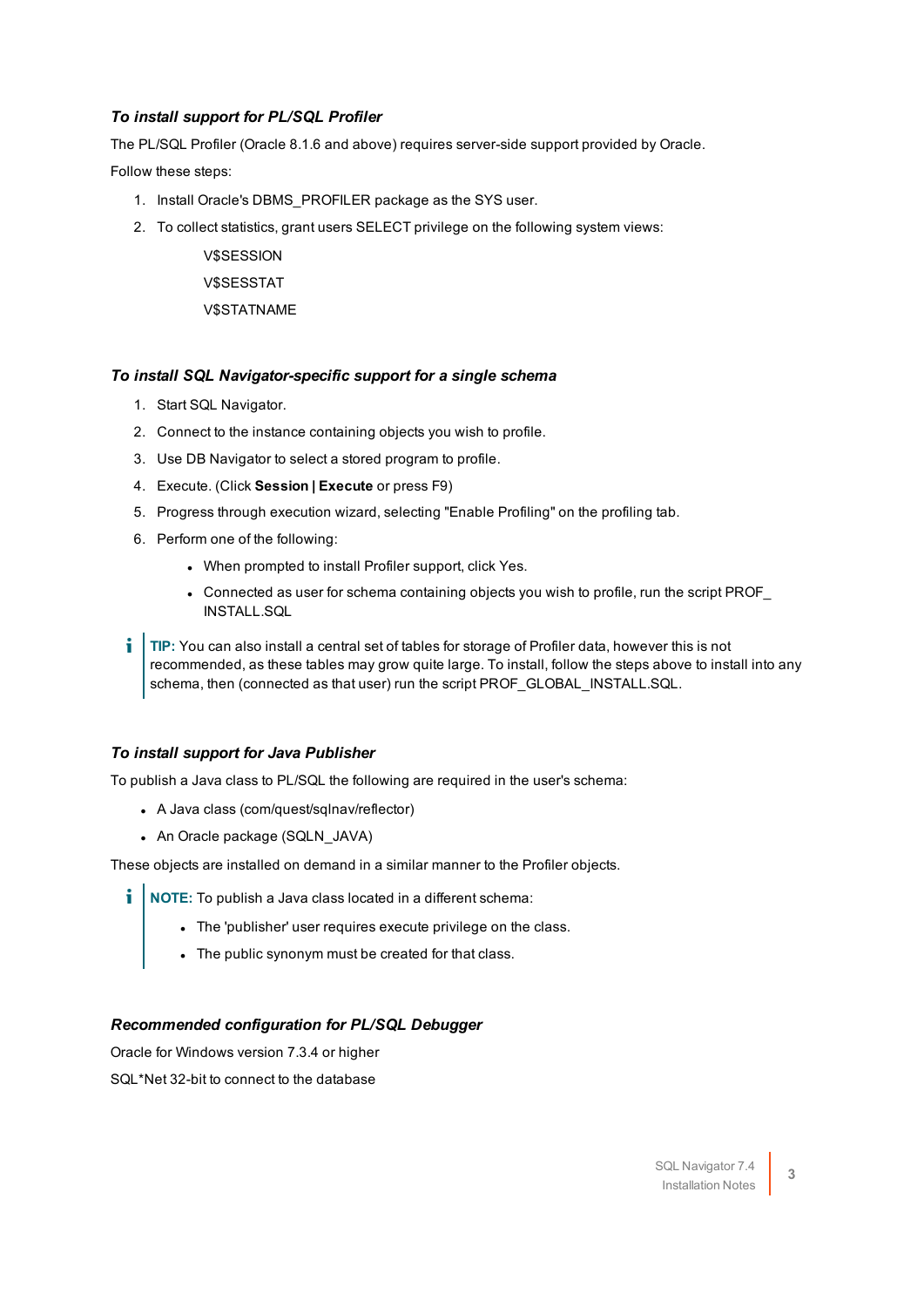Refer also to the online help for details about Oracle support for the SQL Navigator Debugger.

#### *Recommended configuration for Oracle Web Development support*

<span id="page-3-0"></span>Install Oracle Web Toolkit version 2 or higher on database.

# **Citrix Presentation Server installation notes**

#### *To install SQL Navigator on a Citrix machine*

- 1. Connect to the Citrix environment as an administrator.
- 2. If required, copy the applications to be installed to the Citrix machine.
- 3. Before installation, open a command line and execute: **change user /install**
- 4. Using Windows **Control Panel | Programs and Features**, install SQL Navigator with installation type of **PC install**.

**i** NOTE: The Citrix Administrator will have to install the application on every machine in the Citrix farm. However, the application only needs to be published once.

- 5. When setup is complete, verify the installation.
	- Launch SQL Navigator
	- If installed, also launch Knowledge XPert / SQL Optimizer.

#### *Working with TNS Names*

To enable all databases defined in tnsnames.ora to be available to all users in the Citrix environment, use the TNS\_ADMIN environment variable on each machine where SQL Navigator is published to point to the location of the TNSNames.ora file.

## <span id="page-3-1"></span>**Product licensing**

SQL Navigator is supplied with a time-limited trial key so you may test the product.

#### *To activate a purchased commercial license*

- 1. Start SQL Navigator
- 2. Click **Tools | Product Authorization**.
- 3. Enter the **Authorization key**.
- i **NOTE:** The Windows user that licenses SQL Navigator requires certain write-access privileges and therefore must be a member of either the Administrators group within Windows, or have equivalent privileges.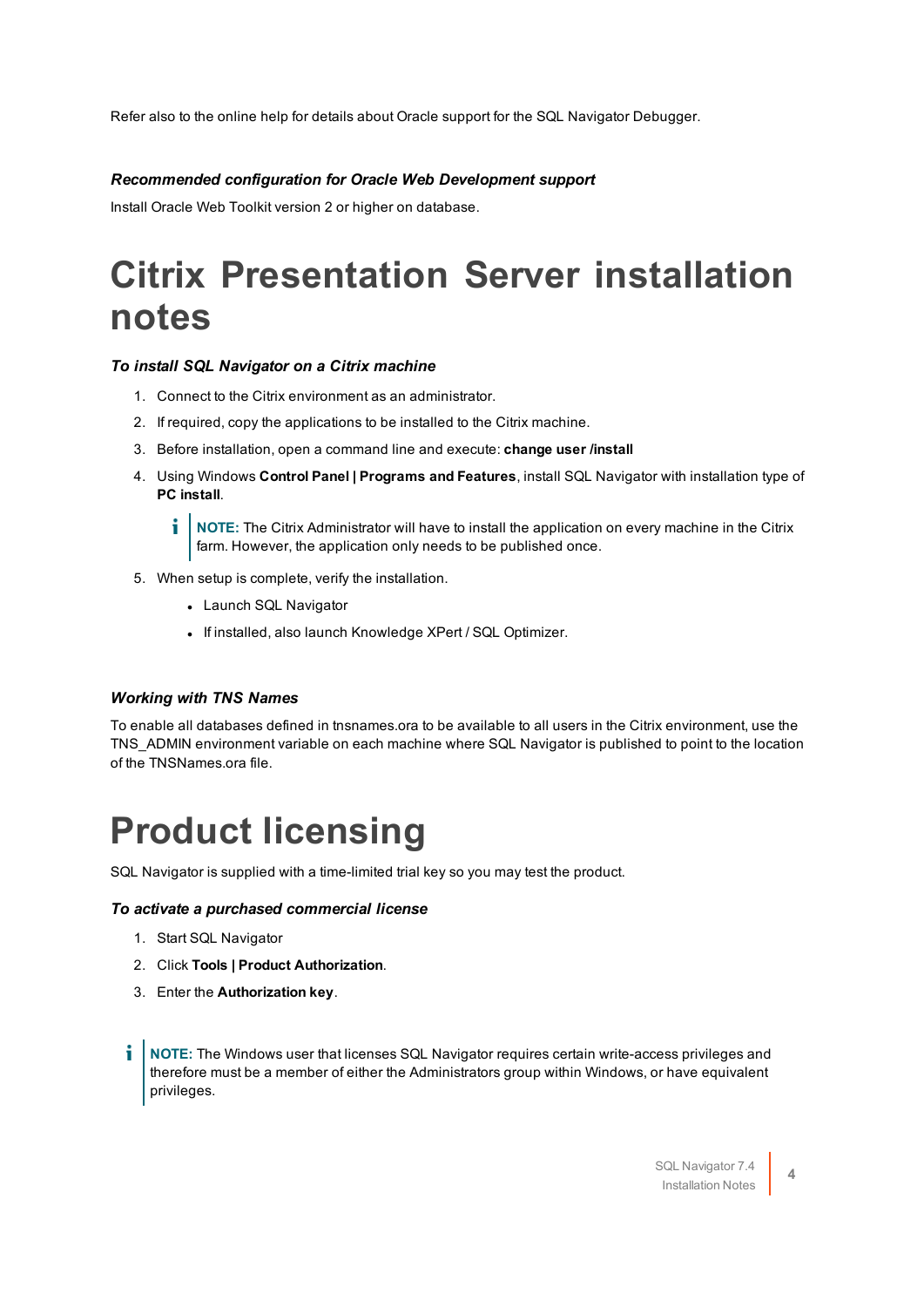# <span id="page-4-0"></span>**About us**

### **We are more than just a name**

We are on a quest to make your information technology work harder for you. That is why we build communitydriven software solutions that help you spend less time on IT administration and more time on business innovation. We help you modernize your data center, get you to the cloud quicker and provide the expertise, security and accessibility you need to grow your data-driven business. Combined with Quest's invitation to the global community to be a part of its innovation, and our firm commitment to ensuring customer satisfaction, we continue to deliver solutions that have a real impact on our customers today and leave a legacy we are proud of. We are challenging the status quo by transforming into a new software company. And as your partner, we work tirelessly to make sure your information technology is designed for you and by you. This is our mission, and we are in this together. Welcome to a new Quest. You are invited to Join the Innovation.

### **Our brand, our vision. Together.**

Our logo reflects our story: innovation, community and support. An important part of this story begins with the letter Q. It is a perfect circle, representing our commitment to technological precision and strength. The space in the Q itself symbolizes our need to add the missing piece — you — to the community, to the new Quest.

### **Contacting Quest**

For sales or other inquiries, visit [www.quest.com/company/contact-us.aspx](https://www.quest.com/company/contact-us.aspx) or call +1 949 754-8000.

### **Technical support resources**

Technical support is available to Quest customers with a valid maintenance contract and customers who have trial versions. You can access the Quest Support Portal at [https://support.quest.com](https://support.quest.com/).

The Support Portal provides self-help tools you can use to solve problems quickly and independently, 24 hours a day, 365 days a year. The Support Portal enables you to:

- Submit and manage a Service Request
- View Knowledge Base articles
- Sign up for product notifications
- Download software and technical documentation
- View how-to-videos
- Engage in community discussions
- Chat with support engineers online
- View services to assist you with your product

**5**